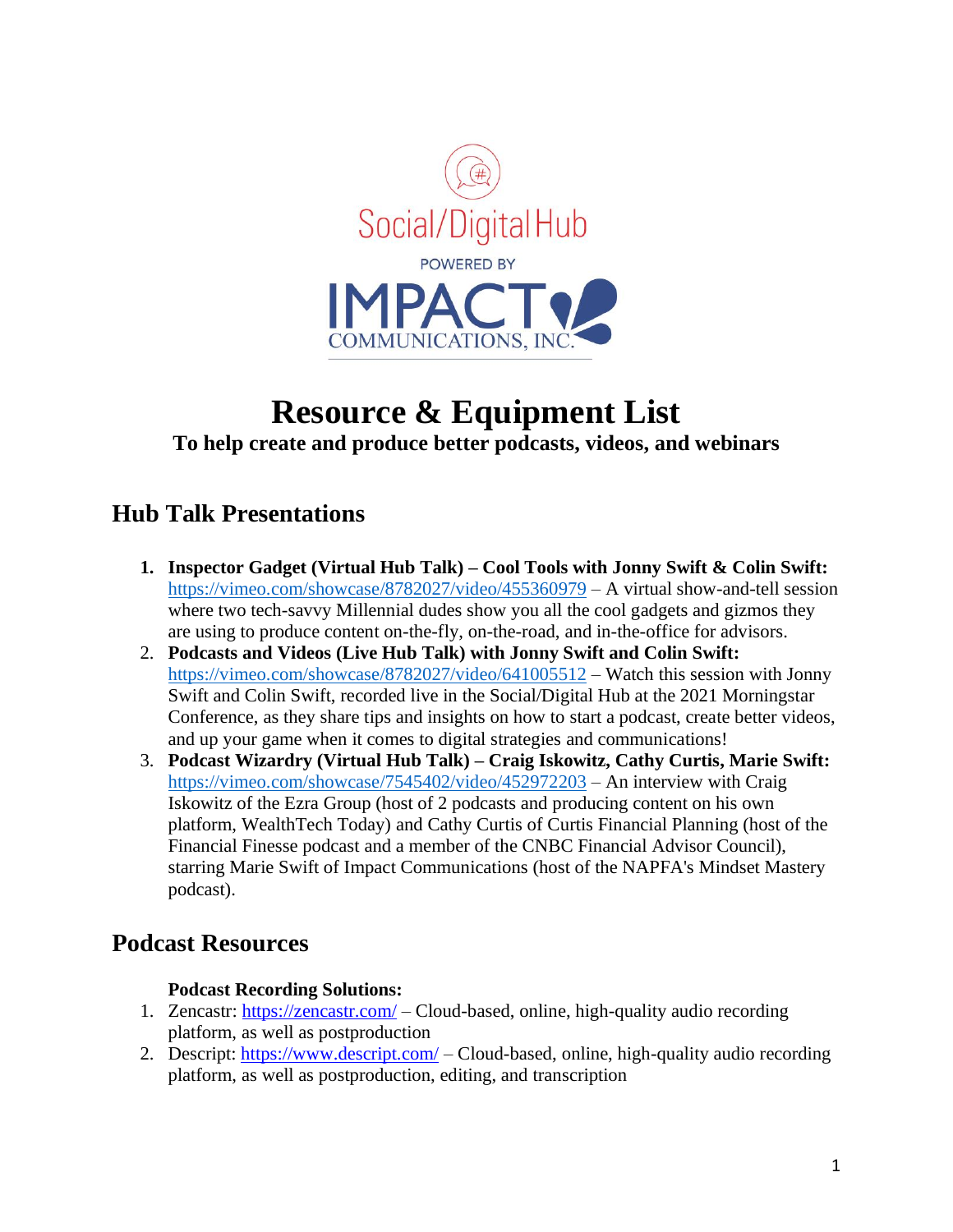- 3. GoToMeeting:<https://www.gotomeeting.com/> Application-based meeting software that also works pretty well for podcast recording (audio and video), many plans include transcription
- 4. Zoom: [https://zoom.us/–](https://zoom.us/) Application-based meeting software that also works pretty well for podcast recording (audio and video)

#### **Podcast Hosting Solutions:**

- 5. PodBean:<https://www.podbean.com/> Podcast hosting, recording, stats, and distribution with profile page
- 6. Libsyn: https://libsyn.com/ Podcast hosting, stats, and distribution with profile page
- 7. Buzzsprout:<https://www.buzzsprout.com/> Podcast hosting, stats, and distribution with profile page
- 8. Blubrry:<https://blubrry.com/> Podcast hosting and stats with profile page
- 9. SoundCloud:<https://soundcloud.com/> Podcast hosting and stats with profile page

#### **Podcast Editing Solutions:**

- 10. GarageBand:<https://www.apple.com/mac/garageband/> Audio editing software
- 11. Audacity:<https://www.audacityteam.org/> Audio editing software
- 12. Descript:<https://www.descript.com/> Cloud-based, online, high-quality audio recording platform, as well as postproduction, editing, and transcription

#### **Where to Publish:**

- 13. Submit to Apple Podcasts (will also submit to Castro and Overcast): <https://podcastsconnect.apple.com/>
- 14. Submit to Spotify Podcasts:<https://podcasters.spotify.com/>
- 15. Submit to Google Podcasts:<https://play.google.com/music/podcasts/publish>
- 16. Submit to TuneIn:<https://help.tunein.com/contact/add-podcast-S19TR3Sdf>
- 17. Submit to Stitcher:<https://partners.stitcher.com/join>
- 18. Submit to Deezer:<https://podcasters.deezer.com/>
- 19. Submit to Pandora Podcasts:<https://www.ampplaybook.com/podcasts>
- 20. Submit to RadioPublic:<https://podcasters.radiopublic.com/>
- 21. Submit to iHeartRadio:<https://www.iheart.com/content/submit-your-podcast/>
- 22. Submit to Radio.com:<https://www.radio.com/podcast-submission>
- 23. Submit to Pocket Casts:<https://www.pocketcasts.com/submit/>
- 24. Upload to YouTube:<https://www.youtube.com/>
- 25. Upload to SoundCloud:<https://soundcloud.com/>

#### **Podcasts Mentioned in the ['Podcast Wizardry'](https://vimeo.com/showcase/7545402/video/452972203) Video:**

- 26. NAPFA Mindset Mastery Podcast:<https://napfamindsetmastery.libsyn.com/>
- 27. Practical Wisdom from ACP Financial Advisors Podcast: <https://soundcloud.com/practicalwisdompodcast>
- 28. Financial Finesse Podcast from Cathy Curtis:<https://financialfinesse.libsyn.com/website>
- 29. Wealth Management Today Podcast from Craig Iskowitz:<https://wmtoday.com/>
- 30. Top Advisor Marketing Podcast:<https://topadvisormarketing.podbean.com/>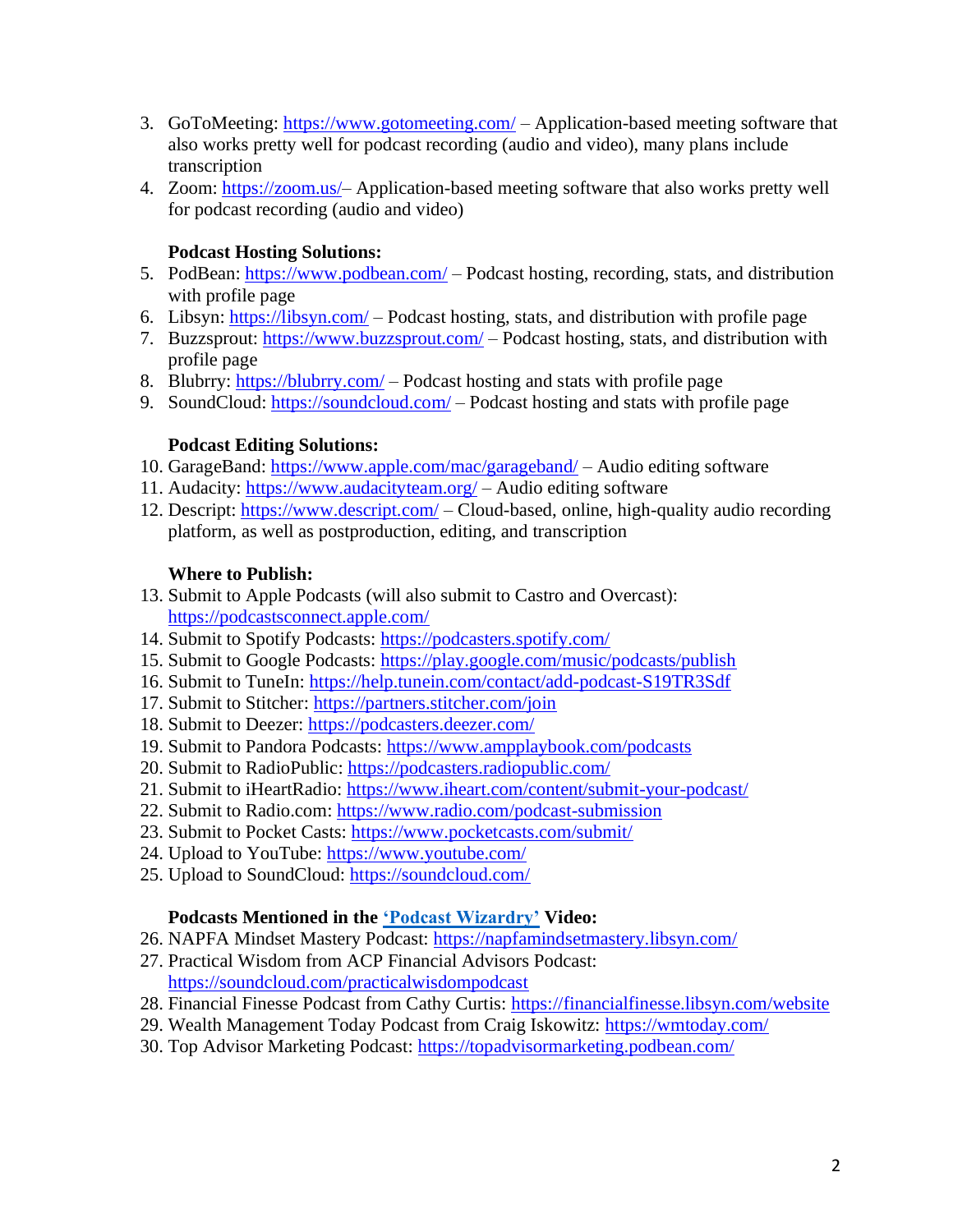# **Equipment List for Better Podcasts, Videos, and Webinars**

#### **USB Mics for Podcasting and Webinars through computers:**

- 31. Blue Snowball USB Mic (Desktop): [https://www.amazon.com/Blue-Snowball-](https://www.amazon.com/Blue-Snowball-Condenser-Microphone-Cardioid/dp/B014PYGTUQ/)[Condenser-Microphone-Cardioid/dp/B014PYGTUQ/](https://www.amazon.com/Blue-Snowball-Condenser-Microphone-Cardioid/dp/B014PYGTUQ/)
- 32. Blue Yeti Premium USB Mic (Desktop): [https://www.amazon.com/Blue-Yeti-USB-](https://www.amazon.com/Blue-Yeti-USB-Microphone-Blackout/dp/B00N1YPXW2/)[Microphone-Blackout/dp/B00N1YPXW2/](https://www.amazon.com/Blue-Yeti-USB-Microphone-Blackout/dp/B00N1YPXW2/)
- 33. Fifine USB Mic (Desktop): [https://www.amazon.com/FIFINE-Microphone-Recording-](https://www.amazon.com/FIFINE-Microphone-Recording-PS4-Headphone-K678/dp/B085WRN1VD)[PS4-Headphone-K678/dp/B085WRN1VD](https://www.amazon.com/FIFINE-Microphone-Recording-PS4-Headphone-K678/dp/B085WRN1VD)
- 34. Fifine USB Mic (Podcast arm/kit): [https://www.amazon.com/FIFINE-Microphone-](https://www.amazon.com/FIFINE-Microphone-Adjustable-Instruments-Streaming-T669/dp/B07Y1C6GDS/)[Adjustable-Instruments-Streaming-T669/dp/B07Y1C6GDS/](https://www.amazon.com/FIFINE-Microphone-Adjustable-Instruments-Streaming-T669/dp/B07Y1C6GDS/)
- 35. Maono USB Mic (Podcast arm/kit): [https://www.amazon.com/Condenser-Microphone-](https://www.amazon.com/Condenser-Microphone-MAONO-Professional-Home-Studio/dp/B088FH47ZS/)[MAONO-Professional-Home-Studio/dp/B088FH47ZS/](https://www.amazon.com/Condenser-Microphone-MAONO-Professional-Home-Studio/dp/B088FH47ZS/)
- 36. Rode Premium USB Mic (Needs arm and mount sold separately): <https://www.amazon.com/Rode-Podcaster-USB-Dynamic-Microphone/dp/B000JM46FY/>
- 37. Rode Premium USB Mic (Desktop): [https://www.amazon.com/Rode-NT-USB-Versatile-](https://www.amazon.com/Rode-NT-USB-Versatile-Studio-Quality-Microphone/dp/B00KQPGRRE/)[Studio-Quality-Microphone/dp/B00KQPGRRE/](https://www.amazon.com/Rode-NT-USB-Versatile-Studio-Quality-Microphone/dp/B00KQPGRRE/)
- 38. Jounivo Gooseneck USB Mic (Desktop): [https://www.amazon.com/Microphone-](https://www.amazon.com/Microphone-Condenser-Indicator-Gooseneck-Recording/dp/B07N2WRHMY/)[Condenser-Indicator-Gooseneck-Recording/dp/B07N2WRHMY/](https://www.amazon.com/Microphone-Condenser-Indicator-Gooseneck-Recording/dp/B07N2WRHMY/)

#### **XLR Mics for Podcasting:**

- 39. Rode Premium XLR Mic (Podcast arm/kit): [https://www.amazon.com/Rode-](https://www.amazon.com/Rode-Anniversary-Cardioid-Condenser-Microphone/dp/B002QAUOKS/)[Anniversary-Cardioid-Condenser-Microphone/dp/B002QAUOKS/](https://www.amazon.com/Rode-Anniversary-Cardioid-Condenser-Microphone/dp/B002QAUOKS/)
- 40. Maono XLR Mic (Podcast arm/kit): [https://www.amazon.com/Condenser-Microphone-](https://www.amazon.com/Condenser-Microphone-MAONO-Professional-Home-Studio/dp/B088FH47ZS/)[MAONO-Professional-Home-Studio/dp/B088FH47ZS/](https://www.amazon.com/Condenser-Microphone-MAONO-Professional-Home-Studio/dp/B088FH47ZS/)

#### **Zoom Recorders:**

- 41. Zoom H4N Recorder/Mic (for use on its own or with an XLR mic): <https://www.amazon.com/Zoom-H4n-Pro-All-Black/dp/B07WRDLNQZ/>
- 42. Zoom H1N Recorder/Mic (no XLR plugin, for use on its own only): [https://www.amazon.com/Zoom-Windscreen-Headphones-Energizer-](https://www.amazon.com/Zoom-Windscreen-Headphones-Energizer-Batteries/dp/B08249B1RC/)[Batteries/dp/B08249B1RC/](https://www.amazon.com/Zoom-Windscreen-Headphones-Energizer-Batteries/dp/B08249B1RC/)

#### **Auxiliary Mics for Videos & Podcasts through phones or DSLR cameras:**

- 43. PowerDeWise Lavalier Lapel Auxiliary Mic (comes with extension cable): [https://www.amazon.com/Professional-Microphone-Omnidirectional-Recording-](https://www.amazon.com/Professional-Microphone-Omnidirectional-Recording-Conference/dp/B01AG56HYQ/)[Conference/dp/B01AG56HYQ/](https://www.amazon.com/Professional-Microphone-Omnidirectional-Recording-Conference/dp/B01AG56HYQ/)
- 44. Lavalier Lapel Mic Extension Cable: [https://www.amazon.com/Movo-PM10EC6-](https://www.amazon.com/Movo-PM10EC6-Microphone-Extension-Smartphones/dp/B00X85S7EA/) [Microphone-Extension-Smartphones/dp/B00X85S7EA/](https://www.amazon.com/Movo-PM10EC6-Microphone-Extension-Smartphones/dp/B00X85S7EA/)
- 45. Lavalier Lapel Mic Splitter (for two mics): [https://www.amazon.com/Splitter-Cable-](https://www.amazon.com/Splitter-Cable-Headphone-Y-Splitter-Microphone/dp/B01BNGAHCA/)[Headphone-Y-Splitter-Microphone/dp/B01BNGAHCA/](https://www.amazon.com/Splitter-Cable-Headphone-Y-Splitter-Microphone/dp/B01BNGAHCA/)
- 46. Comica Directional Auxiliary Mic: [https://www.amazon.com/Comica-CVM-VM10II-](https://www.amazon.com/Comica-CVM-VM10II-Directional-Microphone-Smartphone/dp/B074DWJ6C7/)[Directional-Microphone-Smartphone/dp/B074DWJ6C7/](https://www.amazon.com/Comica-CVM-VM10II-Directional-Microphone-Smartphone/dp/B074DWJ6C7/)
- 47. Comica Directional Auxiliary Mic Kit with Desktop Tripod and Phone Mount: [https://www.amazon.com/Comica-Smartphone-CVM-VM10-K2-Filmmaker-](https://www.amazon.com/Comica-Smartphone-CVM-VM10-K2-Filmmaker-Microphone/dp/B078KNHTJF/)[Microphone/dp/B078KNHTJF/](https://www.amazon.com/Comica-Smartphone-CVM-VM10-K2-Filmmaker-Microphone/dp/B078KNHTJF/)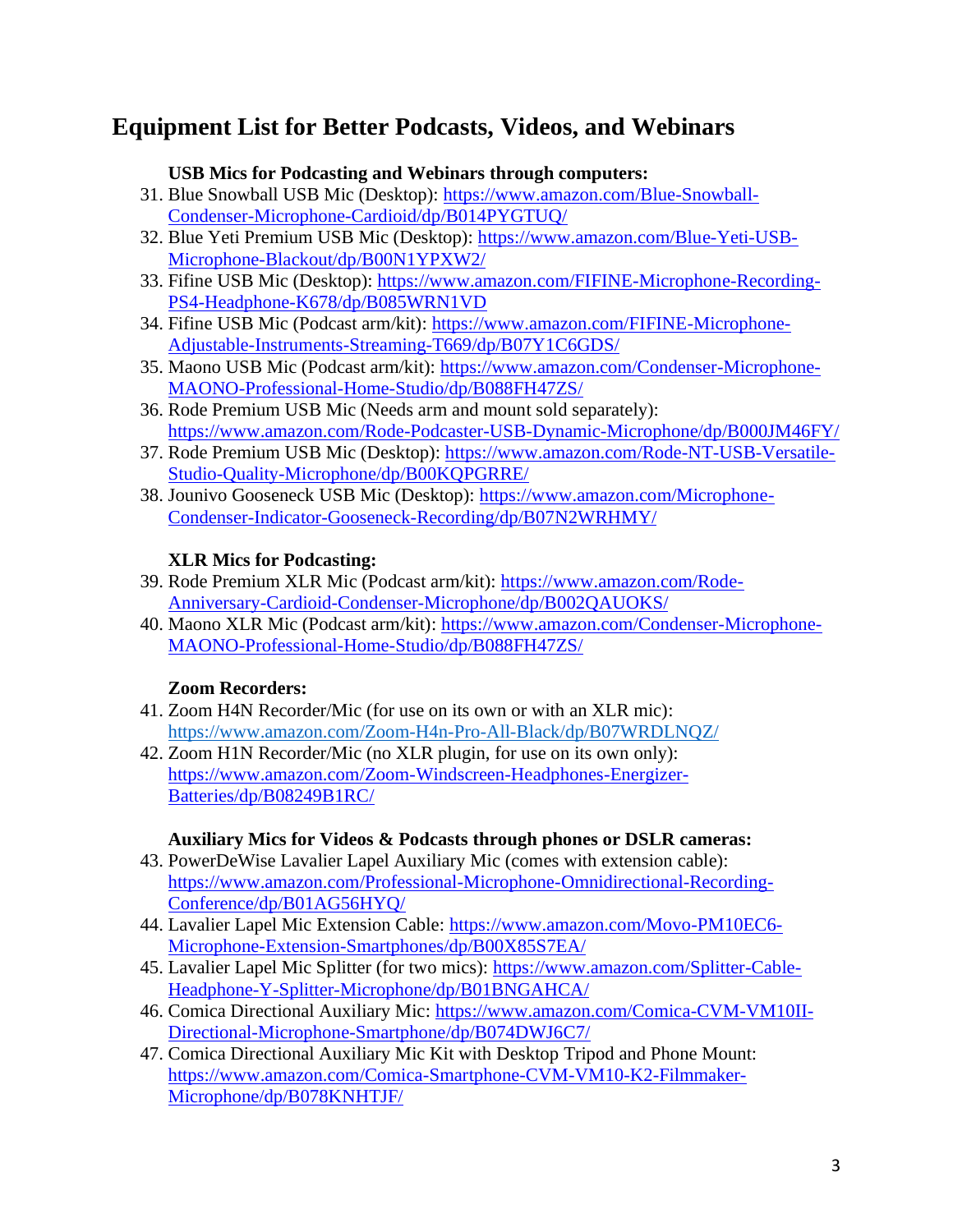48. Comica Directional Auxiliary Mic Kit with Grip Handle (screws into any tripod) and Phone Mount: [https://www.amazon.com/Smartphone-CVM-VM10-K4-Filmmaker-](https://www.amazon.com/Smartphone-CVM-VM10-K4-Filmmaker-Shotgun-Microphone/dp/B07DFB12D1/)[Shotgun-Microphone/dp/B07DFB12D1/](https://www.amazon.com/Smartphone-CVM-VM10-K4-Filmmaker-Shotgun-Microphone/dp/B07DFB12D1/)

### **Lighting for Videos and Webinars:**

- 49. Selfie Ring Light: [https://www.amazon.com/Auxiwa-Selfie-Rechargeable-Battery-](https://www.amazon.com/Auxiwa-Selfie-Rechargeable-Battery-Camera/dp/B01MCZ2WY8/)[Camera/dp/B01MCZ2WY8/](https://www.amazon.com/Auxiwa-Selfie-Rechargeable-Battery-Camera/dp/B01MCZ2WY8/)
- 50. Small USB Ring Light: [https://www.amazon.com/Reading-Brightness-Protection-](https://www.amazon.com/Reading-Brightness-Protection-Flexible-Gooseneck/dp/B083NLX9NH/)[Flexible-Gooseneck/dp/B083NLX9NH/](https://www.amazon.com/Reading-Brightness-Protection-Flexible-Gooseneck/dp/B083NLX9NH/)
- 51. Small USB Ring Light with Phone Mount: [https://www.amazon.com/Ring-Light-Phone-](https://www.amazon.com/Ring-Light-Phone-UBeesize-Brightness/dp/B075ZLCSGP/)[UBeesize-Brightness/dp/B075ZLCSGP/](https://www.amazon.com/Ring-Light-Phone-UBeesize-Brightness/dp/B075ZLCSGP/)
- 52. Medium USB Ring Light with Phone Mount and Medium Tripod: [https://www.amazon.com/Dimmable-Brightness-Holders-Lighting-](https://www.amazon.com/Dimmable-Brightness-Holders-Lighting-Streaming/dp/B08JCF6SSS/)[Streaming/dp/B08JCF6SSS/](https://www.amazon.com/Dimmable-Brightness-Holders-Lighting-Streaming/dp/B08JCF6SSS/)
- 53. Large DC Ring Light with Phone Mount and Full-Size Tripod: [https://www.amazon.com/Neewer-Dimmable-Lighting-Portrait-](https://www.amazon.com/Neewer-Dimmable-Lighting-Portrait-Shooting/dp/B0784SSRZS/)[Shooting/dp/B0784SSRZS/](https://www.amazon.com/Neewer-Dimmable-Lighting-Portrait-Shooting/dp/B0784SSRZS/)
- 54. Standalone USB LED Lights with Tripods (2): [https://www.amazon.com/Neewer-](https://www.amazon.com/Neewer-Portable-Photography-Lighting-Adjustable/dp/B07YFY7H7J/)[Portable-Photography-Lighting-Adjustable/dp/B07YFY7H7J/](https://www.amazon.com/Neewer-Portable-Photography-Lighting-Adjustable/dp/B07YFY7H7J/)

### **Tripods:**

- 55. Large DC Ring Light with Phone Mount and Full-Size Tripod: [https://www.amazon.com/Neewer-Dimmable-Lighting-Portrait-](https://www.amazon.com/Neewer-Dimmable-Lighting-Portrait-Shooting/dp/B0784SSRZS/)[Shooting/dp/B0784SSRZS/](https://www.amazon.com/Neewer-Dimmable-Lighting-Portrait-Shooting/dp/B0784SSRZS/)
- 56. Full-Size Tripod with Phone Mount and Swivel Head: [https://www.amazon.com/Extendable-Compatible-Digital-Cameras-](https://www.amazon.com/Extendable-Compatible-Digital-Cameras-Silvery/dp/B07JQC8C84/)[Silvery/dp/B07JQC8C84/](https://www.amazon.com/Extendable-Compatible-Digital-Cameras-Silvery/dp/B07JQC8C84/)
- 57. Wide-base Medium-height Tripod with Phone Mount and Swivel Head: [https://www.amazon.com/UBeesize-Adjustable-Smartphone-Bluetooth-](https://www.amazon.com/UBeesize-Adjustable-Smartphone-Bluetooth-Compatible/dp/B07QJVB3YF/)[Compatible/dp/B07QJVB3YF/](https://www.amazon.com/UBeesize-Adjustable-Smartphone-Bluetooth-Compatible/dp/B07QJVB3YF/)
- 58. Fugetek Medium-height Tripod / Selfie Stick: [https://www.amazon.com/Fugetek-](https://www.amazon.com/Fugetek-Integrated-Professional-Lightweight-Bluetooth/dp/B075WQYN3B/)[Integrated-Professional-Lightweight-Bluetooth/dp/B075WQYN3B/](https://www.amazon.com/Fugetek-Integrated-Professional-Lightweight-Bluetooth/dp/B075WQYN3B/)
- 59. Desktop Mini Tripod: [https://www.amazon.com/Manfrotto-PIXI-Tripod-Black-MTPIXI-](https://www.amazon.com/Manfrotto-PIXI-Tripod-Black-MTPIXI-B/dp/B00D76RNLS/)[B/dp/B00D76RNLS/](https://www.amazon.com/Manfrotto-PIXI-Tripod-Black-MTPIXI-B/dp/B00D76RNLS/)
- 60. Desktop Flexible Mini Tripod: [https://www.amazon.com/UBeesize-Phone-Tripod-](https://www.amazon.com/UBeesize-Phone-Tripod-Wireless-Compatible/dp/B07837W5NX/)[Wireless-Compatible/dp/B07837W5NX/](https://www.amazon.com/UBeesize-Phone-Tripod-Wireless-Compatible/dp/B07837W5NX/)

#### **Webcams:**

- 61. External Webcam with Ring Light: [https://www.amazon.com/Angetube-Streaming-](https://www.amazon.com/Angetube-Streaming-Adjustable-Advanced-autofocus/dp/B07RXYG295/)[Adjustable-Advanced-autofocus/dp/B07RXYG295/](https://www.amazon.com/Angetube-Streaming-Adjustable-Advanced-autofocus/dp/B07RXYG295/)
- 62. External Webcam with Ring Light and Tripod: [https://www.amazon.com/Streaming-](https://www.amazon.com/Streaming-PA552-StreamCam-Studio-Like-Microphones/dp/B08D7CVDD8/)[PA552-StreamCam-Studio-Like-Microphones/dp/B08D7CVDD8/](https://www.amazon.com/Streaming-PA552-StreamCam-Studio-Like-Microphones/dp/B08D7CVDD8/)
- 63. External Webcam with Ring Light and Microphone: [https://www.amazon.com/NexiGo-](https://www.amazon.com/NexiGo-N960E-Software-AutoFocus-Microphone/dp/B0921VFJ2C/)[N960E-Software-AutoFocus-Microphone/dp/B0921VFJ2C/](https://www.amazon.com/NexiGo-N960E-Software-AutoFocus-Microphone/dp/B0921VFJ2C/)